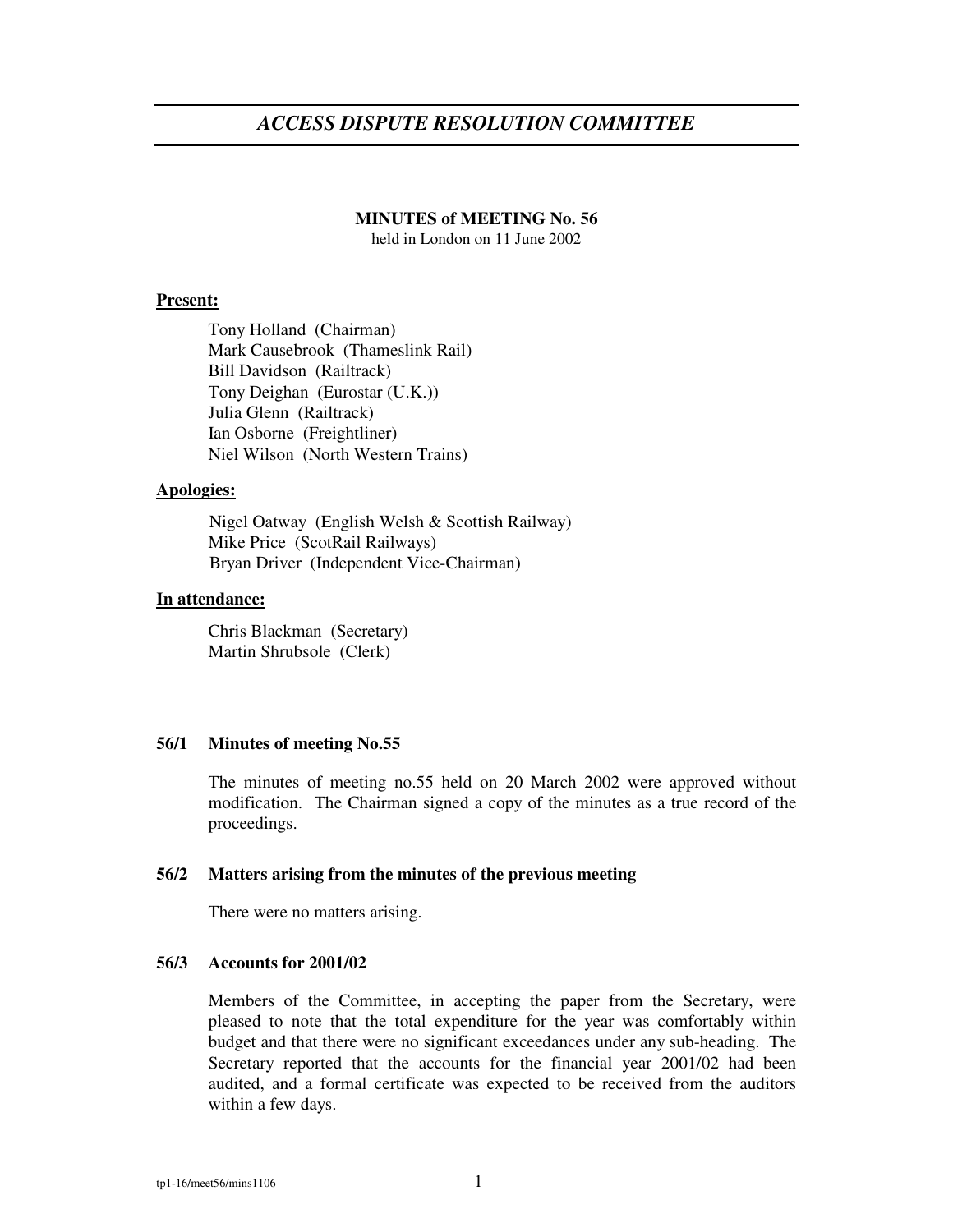Members formally approved the Accounts without any amendment, and instructed the Secretary to circulate the Balance Sheet and Income & Expenditure Statement with the invoice for the Annual Levy later in the month of June.

Action: Secretary

## **56/4 The 7 th Annual Report**

The Clerk reported that work on the preparation of the  $7<sup>th</sup>$  Annual Report had taken longer than expected, but he sought comments from the Members on the general structure of the report. He suggested that the document be issued in 2 parts, each aimed at a discrete clientele.

The Handbook is designed and structured as a reference document containing a cumulative record of Committee decisions. As such it is useful for day-to day practitioners; in particular the sections relating to decisions in respect of those references stemming from Parts D, F and G of the Track Access Conditions would be beneficial to staff in train planning offices, as well as those with direct contractual responsibilities.

The Review is designed as a document to be read primarily by Senior Managers within the Industry, setting out the highlights of the year in question, and providing a high level commentary on recent cases.

Members supported in principle this approach and the suggested framework, and agreed that the two parts should be indexed as complementary documents. It was agreed that the Handbook should contain highlighting/underlining to indicate new material added since the previous edition, and Members would give thought as to how any deletion of text in the Handbook should be best be handled and indicated in future years. The Review, as a simple commentary about the year in question, will contain no such highlighting.

Members agreed to provide the Clerk with comments on points of textual detail by 1<sup>st</sup> July in order that a final revision could be prepared and circulated before the next meeting on 16<sup>th</sup> July.

## **56/5 New Railtrack / EWS contract: terms relating to the handling of disputes**

Members were concerned at the latest moves to grant certain parties an option for referring disputes to the High Court, rather than to the Industry Committee. It appeared that one party could be forced unwillingly to go the to the High Court, and other beneficiaries might be drawn in. This development runs directly contrary to the principles underlying the development of the Access Dispute Resolution Rules, for the ADRC's role was envisaged at the outset as a mechanism for settling the majority of types of dispute by a tribunal of industry peers, quickly and relatively inexpensively, without the need for recourse to the courts.

Members observed that where there is conflict between a bilateral Track Access Agreement and the multilateral Track Access Conditions, the latter takes precedence; furthermore, there is no explicit provision in the Rules for a matter